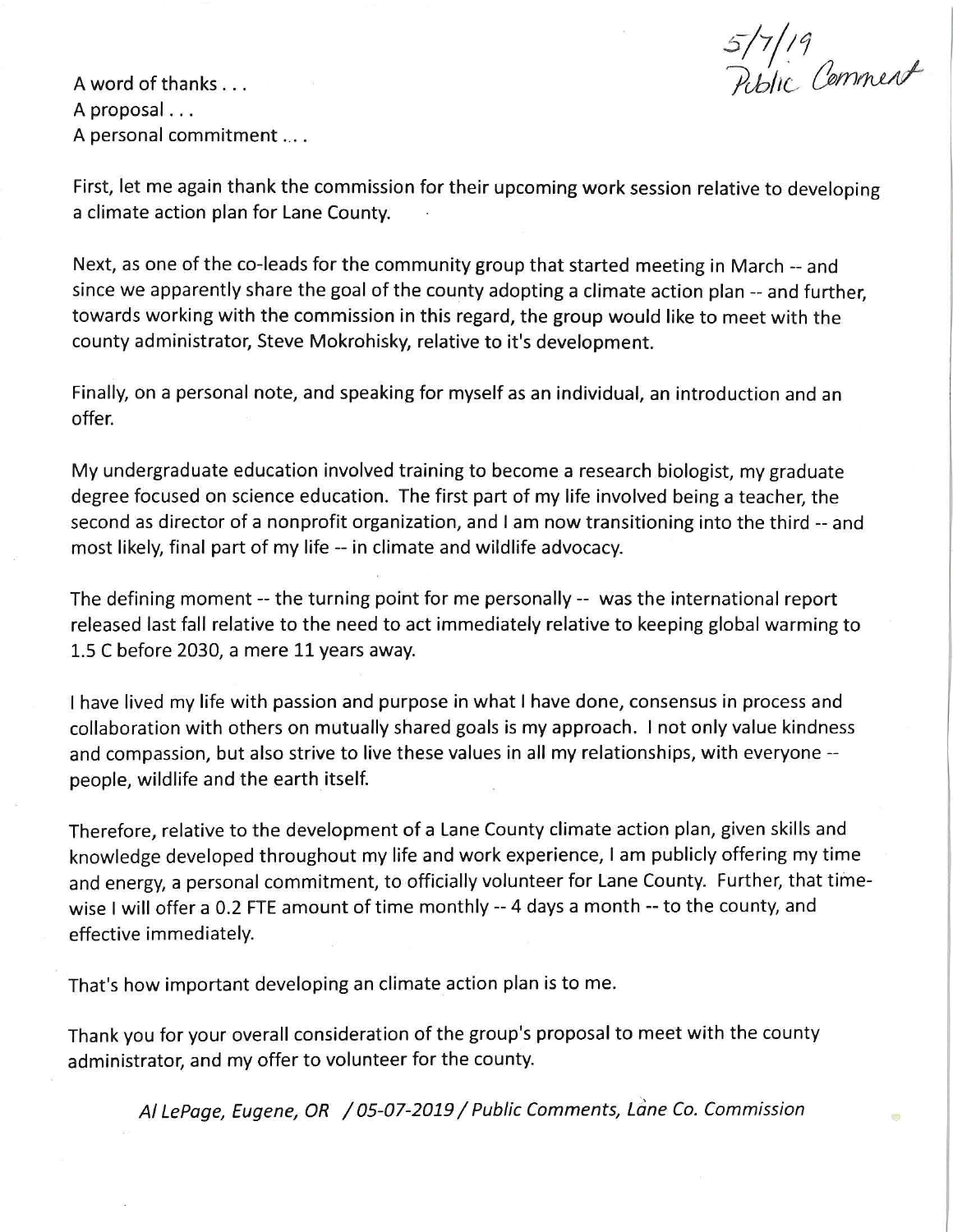# **ALBERT LEPAGE**

1944 Cleveland Street Eugene, Oregon,97405 503-335-3876 Al.LePage@SpireTech.com

# Summary

Manages nonprofit organization working to keep the coast for everyone, through advocacy, education and action for public access, trails and coastal preservation. He's responsible for implementing all program work, projects, fundraising, special events, public relations and working with the board of directors. Professional and creative "Storytelling" skills reflected in performing and portrayals. Performed dramatic readings of Dickens' "A Christmas Carol" as benefit periormances for charity both in the United States and Canada. Portrayed real life characters from early Pacific Northwest history (1805-1861) with special emphasis on the Hudson's Bay Company, especially with the National Park Service at Fort Vancouver, Parks Tacoma at Fort Nisqually and Parks Canada at Fort Langley.

*Seeking new opportunities in working to address global environmental change.* 

# Education

| Framingham State College, Framingham, Massachusetts<br>Master's Degree, Science Education             | Graduated - May 1979          |
|-------------------------------------------------------------------------------------------------------|-------------------------------|
| University of Massachusetts at Lowell, Lowell, Massachusetts<br>Bachelor's Degree, B.S. Biology       | Graduated - May 1976          |
| Portland State University, Portland, Oregon<br>Certificate, Nonpfofit Management/Development Director | Graduated - May 1999          |
| University of Oregon, Eugene, Oregon<br>Post Graduate Work, Psychology and Education                  | Enrolled - May 1986           |
| <b>Employment History</b>                                                                             |                               |
| National Coast Trail Association, Portland, Oregon<br><b>Executive Director</b>                       | August 1995 - Present         |
| Great Stories Alive!, Portland, Oregon<br>Performer/Producer                                          | December 2006 - December 2018 |
| Bringing History to Life!, Portland, Oregon<br>Living History Interpreter                             | August 2000 - October 2007    |
| <b>Private Schools</b><br>Educator                                                                    | June 1979 - December 1992     |
| Hobbies & Interests                                                                                   |                               |

American Red Cross, Volunteer, Jan 2015 - Present The American Red Cross prevents and alleviates human suffering in the face of emergencies by mobilizing the power of *volunteers and the generosity of donors.*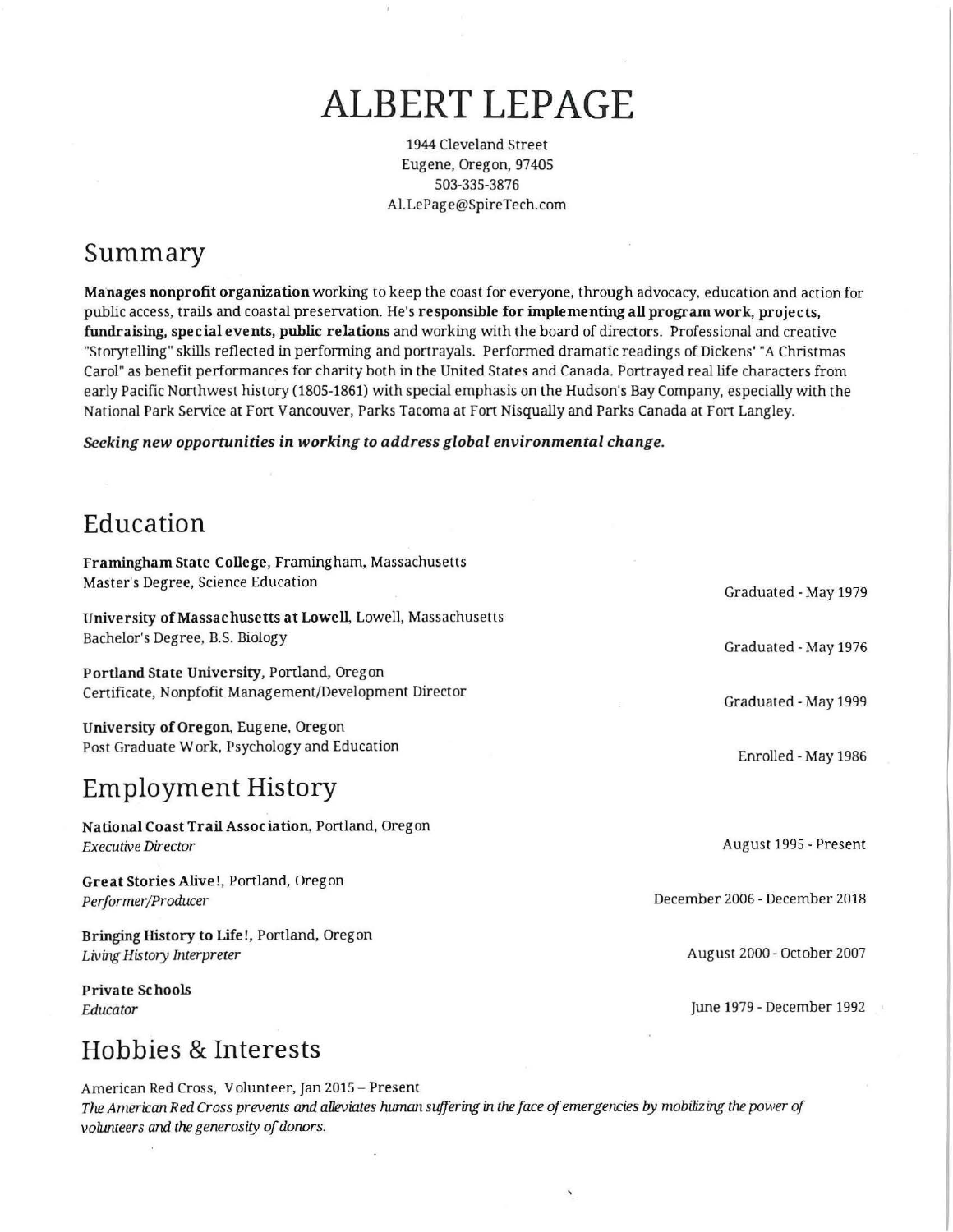City of Eugene Emergency Management Program, CERT (Cornmuniry Emergency Response Team) Member Volunteer, Jul 2015 - Present

*A CERT member is a volun.ceer* who *is prepared to respond to emergency situations* within *cheir communities. Trained CERT members are able to give critical support to first responders, provide immediate assistance to victims, and organize spontaneous volunteers at a disaster site. CERT members training focuses on disaster preparedness, disaster fire suppression, basic disaster medical opemtions, wlli light search wld rescue operations. CERT members nuzy also help with non-emergency projects that improve the safety of a community.* 

Hobbies - Hiking, Cycling, Gardening, Landscaping, Reading

#### References

Robert L. Hart, Executive Director *Friend and interpretive colleague*  (541) 682-4242 director@lchm.org

Scott Beckstead, Rural Outreach Director *Aninuil advocate associate*  (541) 530-8509 sbeckstead@hurnanesociety.org

Benjamin Ward, Board President

*Organization team member*  (503) 232-7053 ben\_ward@comcast.net

# Memberships in Professional Associations

Society for Conservation Biology, Individual Member, Nov 2018 - Present Geolog ical Society of America, Educator Member, Oct 2015 - Present American Association for the Advancement of Science, Professional Member, Mar 2014 - Present American Geophysical Union, Associate Member, May 2010 - Present

Lane County Historical Society and Museum 740 W. 13th Ave. Eugene. OR 97402

The Humane Sociery of the United States Surherlin, OR

National Coast Trail Association Portland, OR